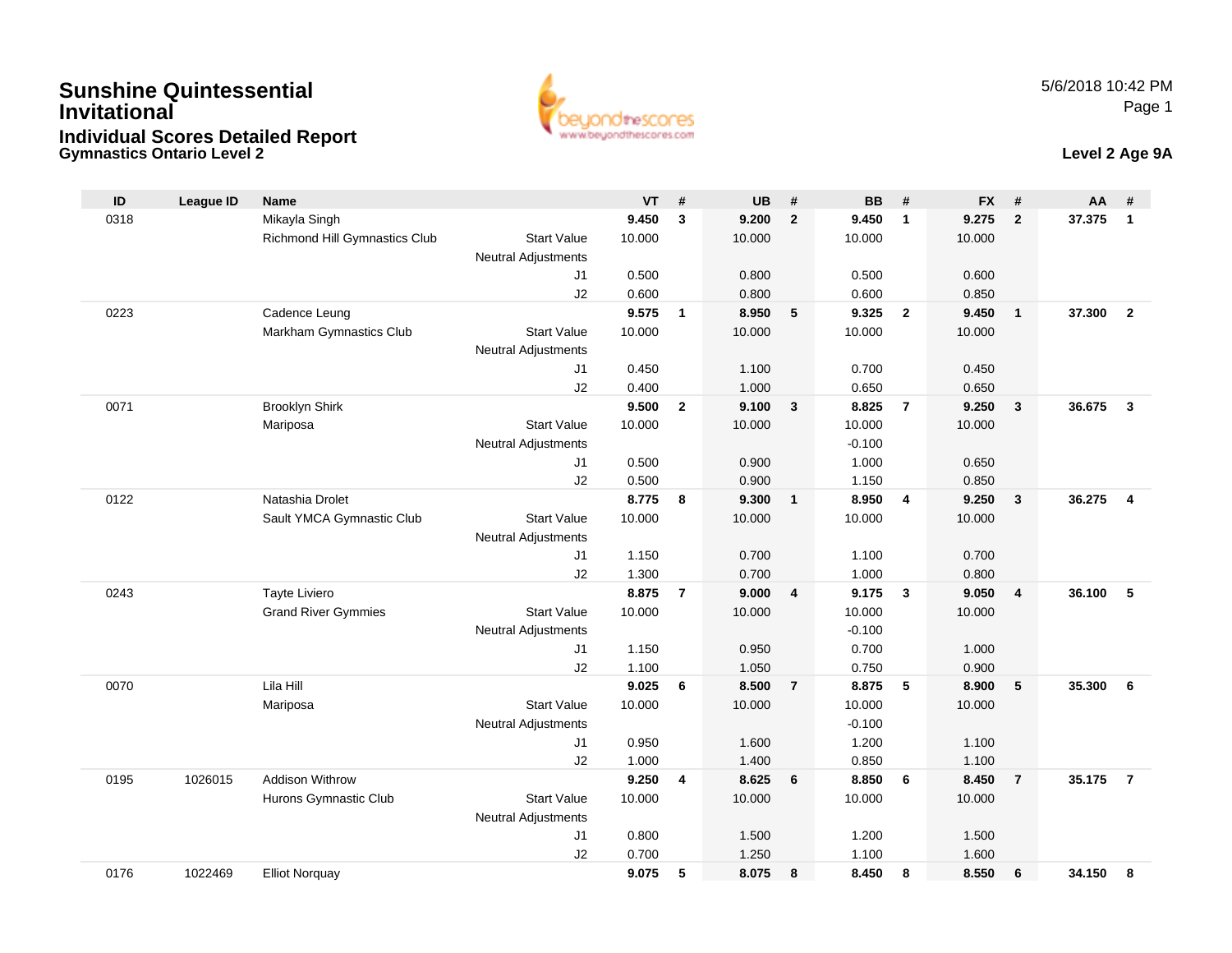## **Sunshine QuintessentialInvitationalIndividual Scores Detailed Report**



5/6/2018 10:42 PMPage 2

| hdividual Scores Detailed Report |                            | www.beyondthescores.com |        |          |        |
|----------------------------------|----------------------------|-------------------------|--------|----------|--------|
| Jungle Gym Gymnastics            | <b>Start Value</b>         | 10.000                  | 10.000 | 10.000   | 10.000 |
|                                  | <b>Neutral Adjustments</b> |                         |        | $-0.100$ |        |
|                                  |                            | 0.900                   | 2.050  | .400     | .500   |
|                                  |                            | 0.950                   | 1.800  | .500     | : 400  |

#### **Gymnastics Ontario Level 2**

**Level 2 Age 10A**

| ID   | <b>League ID</b> | <b>Name</b>               |                            | <b>VT</b> | #              | <b>UB</b> | #              | <b>BB</b> | #                       | <b>FX</b> | #              | AA     | #              |
|------|------------------|---------------------------|----------------------------|-----------|----------------|-----------|----------------|-----------|-------------------------|-----------|----------------|--------|----------------|
| 0164 | 1022461          | Jorja Lefebvre            |                            | 9.225     | $\mathbf{1}$   | 9.075     | $\overline{2}$ | 9.450     | $\overline{2}$          | 9.400     | $\mathbf{1}$   | 37.150 | $\mathbf{1}$   |
|      |                  | Jungle Gym Gymnastics     | <b>Start Value</b>         | 10.000    |                | 10.000    |                | 10.000    |                         | 10.000    |                |        |                |
|      |                  |                           | <b>Neutral Adjustments</b> |           |                |           |                | $-0.100$  |                         |           |                |        |                |
|      |                  |                           | J1                         | 0.700     |                | 1.000     |                | 0.500     |                         | 0.500     |                |        |                |
|      |                  |                           | J2                         | 0.850     |                | 0.850     |                | 0.400     |                         | 0.700     |                |        |                |
| 0193 | 1026021          | Sahara Ealey              |                            | 9.200     | $\mathbf{2}$   | 9.450     | $\mathbf{1}$   | 9.350     | $\overline{\mathbf{3}}$ | 8.900     | 5              | 36.900 | $\overline{2}$ |
|      |                  | Hurons Gymnastic Club     | <b>Start Value</b>         | 10.000    |                | 10.000    |                | 10.000    |                         | 10.000    |                |        |                |
|      |                  |                           | <b>Neutral Adjustments</b> |           |                |           |                | $-0.100$  |                         |           |                |        |                |
|      |                  |                           | J1                         | 0.800     |                | 0.600     |                | 0.600     |                         | 1.000     |                |        |                |
|      |                  |                           | J2                         | 0.800     |                | 0.500     |                | 0.500     |                         | 1.200     |                |        |                |
| 0169 | 1022463          | <b>Addison Montgomery</b> |                            | 9.200     | $\overline{2}$ | 9.000     | $\mathbf{3}$   | 8.850     | 5                       | 9.025     | $\overline{4}$ | 36.075 | $\mathbf{3}$   |
|      |                  | Jungle Gym Gymnastics     | <b>Start Value</b>         | 10.000    |                | 10.000    |                | 10.000    |                         | 10.000    |                |        |                |
|      |                  |                           | <b>Neutral Adjustments</b> |           |                |           |                |           |                         |           |                |        |                |
|      |                  |                           | J1                         | 0.750     |                | 1.000     |                | 1.300     |                         | 1.000     |                |        |                |
|      |                  |                           | J2                         | 0.850     |                | 1.000     |                | 1.000     |                         | 0.950     |                |        |                |
| 0234 |                  | Ella Pfeffer              |                            | 8.800     | 4              | 8.250     | 6              | 9.475     | $\overline{1}$          | 9.275     | $\overline{2}$ | 35,800 | 4              |
|      |                  | Markham Gymnastics Club   | <b>Start Value</b>         | 10.000    |                | 10.000    |                | 10.000    |                         | 10.000    |                |        |                |
|      |                  |                           | <b>Neutral Adjustments</b> |           |                |           |                |           |                         |           |                |        |                |
|      |                  |                           | J1                         | 1.200     |                | 1.800     |                | 0.600     |                         | 0.750     |                |        |                |
|      |                  |                           | J2                         | 1.200     |                | 1.700     |                | 0.450     |                         | 0.700     |                |        |                |
| 0065 |                  | Talia Keuken              |                            | 9.200     | $\overline{2}$ | 8.450     | 5              | 8.650     | 6                       | 9.225     | $\mathbf{3}$   | 35.525 | $\sqrt{5}$     |
|      |                  | Mariposa                  | <b>Start Value</b>         | 10.000    |                | 10.000    |                | 10.000    |                         | 10.000    |                |        |                |
|      |                  |                           | <b>Neutral Adjustments</b> |           |                |           |                | $-0.100$  |                         |           |                |        |                |
|      |                  |                           | J1                         | 0.800     |                | 1.650     |                | 1.400     |                         | 0.800     |                |        |                |
|      |                  |                           | J2                         | 0.800     |                | 1.450     |                | 1.100     |                         | 0.750     |                |        |                |
| 0209 |                  | Hailie Schweig            |                            | 8.850     | 3              | 8.975     | $\overline{4}$ | 9.125     | 4                       | 8.500     | 6              | 35.450 | 6              |
|      |                  | <b>Bancroft Gems</b>      | <b>Start Value</b>         | 10.000    |                | 10.000    |                | 10.000    |                         | 10.000    |                |        |                |
|      |                  |                           | <b>Neutral Adjustments</b> |           |                |           |                |           |                         |           |                |        |                |
|      |                  |                           | J1                         | 1.100     |                | 1.000     |                | 0.900     |                         | 1.450     |                |        |                |
|      |                  |                           | J2                         | 1.200     |                | 1.050     |                | 0.850     |                         | 1.550     |                |        |                |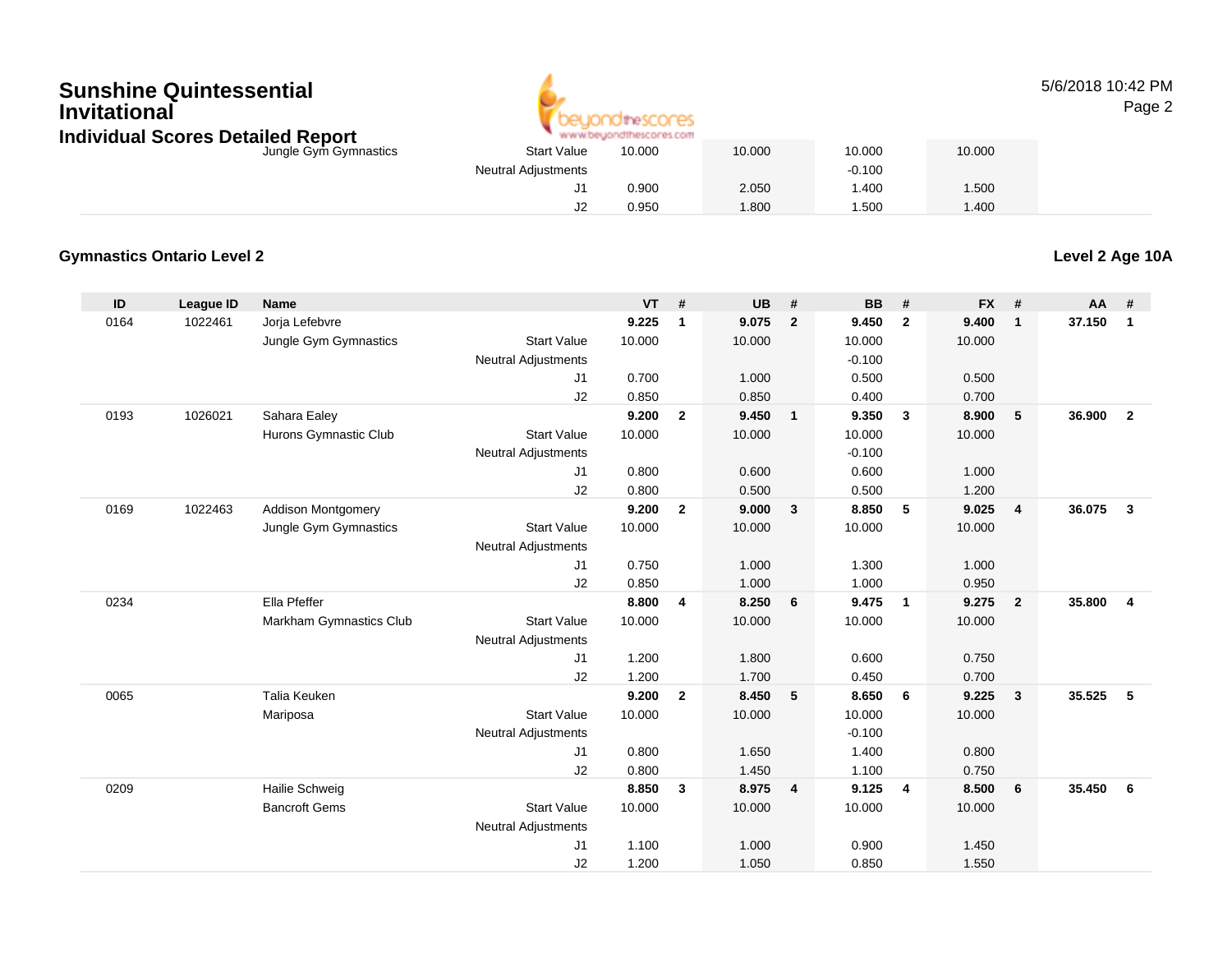## **Sunshine QuintessentialInvitationalIndividual Scores Detailed Report**



### **Gymnastics Ontario Level 2**

| Makayla Duxbury<br>9.700<br>9.675<br>9.300<br>37,800<br>0186<br>1025988<br>$\mathbf{1}$<br>9.125<br>$\overline{7}$<br>3<br>$\mathbf{1}$<br>$\overline{1}$<br>Hurons Gymnastic Club<br><b>Start Value</b><br>10.000<br>10.000<br>10.000<br>10.000<br><b>Neutral Adjustments</b><br>$-0.100$<br>0.800<br>J <sub>1</sub><br>0.300<br>0.300<br>0.900<br>J2<br>0.300<br>0.350<br>0.650<br>0.600<br>Leah Chang<br>9.475<br>$\overline{2}$<br>9.400<br>9.550<br>37.775<br>0218<br>$\overline{\mathbf{4}}$<br>$\overline{\mathbf{2}}$<br>9.350<br>$\overline{2}$<br>$\overline{2}$<br>10.000<br>10.000<br>10.000<br>Markham Gymnastics Club<br><b>Start Value</b><br>10.000<br>Neutral Adjustments<br>0.400<br>0.550<br>0.400<br>0.700<br>J1<br>J2<br>0.650<br>0.650<br>0.500<br>0.600<br>Shar Munroe-Robinson<br>9.425<br>9.500<br>$\overline{2}$<br>9.525<br>9.300<br>37.750<br>$\mathbf{3}$<br>0306<br>3<br>$\mathbf{3}$<br>$\mathbf{3}$<br><b>Start Value</b><br>10.000<br>10.000<br>10.000<br>Alliston Gymnastics Club<br>10.000<br>Neutral Adjustments<br>J1<br>0.600<br>0.550<br>0.400<br>0.750<br>0.550<br>J2<br>0.450<br>0.550<br>0.650<br>9.250<br>9.425<br>9.625<br>37.575<br>0303<br>Moira Cochrane<br>5<br>$\overline{\mathbf{3}}$<br>$\overline{\mathbf{1}}$<br>9.275<br>$\overline{4}$<br>$\overline{\mathbf{4}}$<br><b>Start Value</b><br>Alliston Gymnastics Club<br>10.000<br>10.000<br>10.000<br>10.000<br>Neutral Adjustments<br>0.700<br>0.550<br>0.750<br>J1<br>0.350<br>J2<br>0.800<br>0.600<br>0.400<br>0.700<br><b>Hallie Porteous</b><br>5<br>5<br>1026014<br>9.400<br>$\overline{\mathbf{4}}$<br>9.300<br>9.175<br>6<br>9.375<br>37.250<br>0185<br>$\mathbf{1}$<br><b>Start Value</b><br>Hurons Gymnastic Club<br>10.000<br>10.000<br>10.000<br>10.000<br>Neutral Adjustments<br>0.600<br>0.600<br>0.750<br>0.850<br>J1<br>J2<br>0.600<br>0.650<br>0.800<br>0.650<br>Jessica Sibenik<br>9.400<br>9.250<br>9.000<br>8<br>9.075<br>5<br>36.725<br>0117<br>4<br>$\overline{7}$<br>6<br>Sault YMCA Gymnastic Club<br><b>Start Value</b><br>10.000<br>10.000<br>10.000<br>10.000<br>Neutral Adjustments<br>0.550<br>0.850<br>1.000<br>1.000<br>J1<br>0.650<br>0.650<br>J2<br>1.000<br>0.850<br>0120<br>Marrah Zimbaro<br>9.075<br>$\overline{7}$<br>9.175<br>$\overline{\mathbf{8}}$<br>9.325<br>$\overline{4}$<br>9.050<br>6<br>36.625<br>$\overline{7}$<br>Sault YMCA Gymnastic Club<br><b>Start Value</b><br>10.000<br>10.000<br>10.000<br>10.000<br>Neutral Adjustments<br>J <sub>1</sub><br>1.000<br>0.900<br>0.600<br>0.900 | ID | <b>League ID</b> | <b>Name</b> | <b>VT</b> | # | <b>UB</b> | # | <b>BB</b> | # | <b>FX</b> | # | <b>AA</b> | # |
|-------------------------------------------------------------------------------------------------------------------------------------------------------------------------------------------------------------------------------------------------------------------------------------------------------------------------------------------------------------------------------------------------------------------------------------------------------------------------------------------------------------------------------------------------------------------------------------------------------------------------------------------------------------------------------------------------------------------------------------------------------------------------------------------------------------------------------------------------------------------------------------------------------------------------------------------------------------------------------------------------------------------------------------------------------------------------------------------------------------------------------------------------------------------------------------------------------------------------------------------------------------------------------------------------------------------------------------------------------------------------------------------------------------------------------------------------------------------------------------------------------------------------------------------------------------------------------------------------------------------------------------------------------------------------------------------------------------------------------------------------------------------------------------------------------------------------------------------------------------------------------------------------------------------------------------------------------------------------------------------------------------------------------------------------------------------------------------------------------------------------------------------------------------------------------------------------------------------------------------------------------------------------------------------------------------------------------------------------------------------------------------------------------------------------------------------------------------------------------------------------------------------------------------------------|----|------------------|-------------|-----------|---|-----------|---|-----------|---|-----------|---|-----------|---|
|                                                                                                                                                                                                                                                                                                                                                                                                                                                                                                                                                                                                                                                                                                                                                                                                                                                                                                                                                                                                                                                                                                                                                                                                                                                                                                                                                                                                                                                                                                                                                                                                                                                                                                                                                                                                                                                                                                                                                                                                                                                                                                                                                                                                                                                                                                                                                                                                                                                                                                                                                 |    |                  |             |           |   |           |   |           |   |           |   |           |   |
|                                                                                                                                                                                                                                                                                                                                                                                                                                                                                                                                                                                                                                                                                                                                                                                                                                                                                                                                                                                                                                                                                                                                                                                                                                                                                                                                                                                                                                                                                                                                                                                                                                                                                                                                                                                                                                                                                                                                                                                                                                                                                                                                                                                                                                                                                                                                                                                                                                                                                                                                                 |    |                  |             |           |   |           |   |           |   |           |   |           |   |
|                                                                                                                                                                                                                                                                                                                                                                                                                                                                                                                                                                                                                                                                                                                                                                                                                                                                                                                                                                                                                                                                                                                                                                                                                                                                                                                                                                                                                                                                                                                                                                                                                                                                                                                                                                                                                                                                                                                                                                                                                                                                                                                                                                                                                                                                                                                                                                                                                                                                                                                                                 |    |                  |             |           |   |           |   |           |   |           |   |           |   |
|                                                                                                                                                                                                                                                                                                                                                                                                                                                                                                                                                                                                                                                                                                                                                                                                                                                                                                                                                                                                                                                                                                                                                                                                                                                                                                                                                                                                                                                                                                                                                                                                                                                                                                                                                                                                                                                                                                                                                                                                                                                                                                                                                                                                                                                                                                                                                                                                                                                                                                                                                 |    |                  |             |           |   |           |   |           |   |           |   |           |   |
|                                                                                                                                                                                                                                                                                                                                                                                                                                                                                                                                                                                                                                                                                                                                                                                                                                                                                                                                                                                                                                                                                                                                                                                                                                                                                                                                                                                                                                                                                                                                                                                                                                                                                                                                                                                                                                                                                                                                                                                                                                                                                                                                                                                                                                                                                                                                                                                                                                                                                                                                                 |    |                  |             |           |   |           |   |           |   |           |   |           |   |
|                                                                                                                                                                                                                                                                                                                                                                                                                                                                                                                                                                                                                                                                                                                                                                                                                                                                                                                                                                                                                                                                                                                                                                                                                                                                                                                                                                                                                                                                                                                                                                                                                                                                                                                                                                                                                                                                                                                                                                                                                                                                                                                                                                                                                                                                                                                                                                                                                                                                                                                                                 |    |                  |             |           |   |           |   |           |   |           |   |           |   |
|                                                                                                                                                                                                                                                                                                                                                                                                                                                                                                                                                                                                                                                                                                                                                                                                                                                                                                                                                                                                                                                                                                                                                                                                                                                                                                                                                                                                                                                                                                                                                                                                                                                                                                                                                                                                                                                                                                                                                                                                                                                                                                                                                                                                                                                                                                                                                                                                                                                                                                                                                 |    |                  |             |           |   |           |   |           |   |           |   |           |   |
|                                                                                                                                                                                                                                                                                                                                                                                                                                                                                                                                                                                                                                                                                                                                                                                                                                                                                                                                                                                                                                                                                                                                                                                                                                                                                                                                                                                                                                                                                                                                                                                                                                                                                                                                                                                                                                                                                                                                                                                                                                                                                                                                                                                                                                                                                                                                                                                                                                                                                                                                                 |    |                  |             |           |   |           |   |           |   |           |   |           |   |
|                                                                                                                                                                                                                                                                                                                                                                                                                                                                                                                                                                                                                                                                                                                                                                                                                                                                                                                                                                                                                                                                                                                                                                                                                                                                                                                                                                                                                                                                                                                                                                                                                                                                                                                                                                                                                                                                                                                                                                                                                                                                                                                                                                                                                                                                                                                                                                                                                                                                                                                                                 |    |                  |             |           |   |           |   |           |   |           |   |           |   |
|                                                                                                                                                                                                                                                                                                                                                                                                                                                                                                                                                                                                                                                                                                                                                                                                                                                                                                                                                                                                                                                                                                                                                                                                                                                                                                                                                                                                                                                                                                                                                                                                                                                                                                                                                                                                                                                                                                                                                                                                                                                                                                                                                                                                                                                                                                                                                                                                                                                                                                                                                 |    |                  |             |           |   |           |   |           |   |           |   |           |   |
|                                                                                                                                                                                                                                                                                                                                                                                                                                                                                                                                                                                                                                                                                                                                                                                                                                                                                                                                                                                                                                                                                                                                                                                                                                                                                                                                                                                                                                                                                                                                                                                                                                                                                                                                                                                                                                                                                                                                                                                                                                                                                                                                                                                                                                                                                                                                                                                                                                                                                                                                                 |    |                  |             |           |   |           |   |           |   |           |   |           |   |
|                                                                                                                                                                                                                                                                                                                                                                                                                                                                                                                                                                                                                                                                                                                                                                                                                                                                                                                                                                                                                                                                                                                                                                                                                                                                                                                                                                                                                                                                                                                                                                                                                                                                                                                                                                                                                                                                                                                                                                                                                                                                                                                                                                                                                                                                                                                                                                                                                                                                                                                                                 |    |                  |             |           |   |           |   |           |   |           |   |           |   |
|                                                                                                                                                                                                                                                                                                                                                                                                                                                                                                                                                                                                                                                                                                                                                                                                                                                                                                                                                                                                                                                                                                                                                                                                                                                                                                                                                                                                                                                                                                                                                                                                                                                                                                                                                                                                                                                                                                                                                                                                                                                                                                                                                                                                                                                                                                                                                                                                                                                                                                                                                 |    |                  |             |           |   |           |   |           |   |           |   |           |   |
|                                                                                                                                                                                                                                                                                                                                                                                                                                                                                                                                                                                                                                                                                                                                                                                                                                                                                                                                                                                                                                                                                                                                                                                                                                                                                                                                                                                                                                                                                                                                                                                                                                                                                                                                                                                                                                                                                                                                                                                                                                                                                                                                                                                                                                                                                                                                                                                                                                                                                                                                                 |    |                  |             |           |   |           |   |           |   |           |   |           |   |
|                                                                                                                                                                                                                                                                                                                                                                                                                                                                                                                                                                                                                                                                                                                                                                                                                                                                                                                                                                                                                                                                                                                                                                                                                                                                                                                                                                                                                                                                                                                                                                                                                                                                                                                                                                                                                                                                                                                                                                                                                                                                                                                                                                                                                                                                                                                                                                                                                                                                                                                                                 |    |                  |             |           |   |           |   |           |   |           |   |           |   |
|                                                                                                                                                                                                                                                                                                                                                                                                                                                                                                                                                                                                                                                                                                                                                                                                                                                                                                                                                                                                                                                                                                                                                                                                                                                                                                                                                                                                                                                                                                                                                                                                                                                                                                                                                                                                                                                                                                                                                                                                                                                                                                                                                                                                                                                                                                                                                                                                                                                                                                                                                 |    |                  |             |           |   |           |   |           |   |           |   |           |   |
|                                                                                                                                                                                                                                                                                                                                                                                                                                                                                                                                                                                                                                                                                                                                                                                                                                                                                                                                                                                                                                                                                                                                                                                                                                                                                                                                                                                                                                                                                                                                                                                                                                                                                                                                                                                                                                                                                                                                                                                                                                                                                                                                                                                                                                                                                                                                                                                                                                                                                                                                                 |    |                  |             |           |   |           |   |           |   |           |   |           |   |
|                                                                                                                                                                                                                                                                                                                                                                                                                                                                                                                                                                                                                                                                                                                                                                                                                                                                                                                                                                                                                                                                                                                                                                                                                                                                                                                                                                                                                                                                                                                                                                                                                                                                                                                                                                                                                                                                                                                                                                                                                                                                                                                                                                                                                                                                                                                                                                                                                                                                                                                                                 |    |                  |             |           |   |           |   |           |   |           |   |           |   |
|                                                                                                                                                                                                                                                                                                                                                                                                                                                                                                                                                                                                                                                                                                                                                                                                                                                                                                                                                                                                                                                                                                                                                                                                                                                                                                                                                                                                                                                                                                                                                                                                                                                                                                                                                                                                                                                                                                                                                                                                                                                                                                                                                                                                                                                                                                                                                                                                                                                                                                                                                 |    |                  |             |           |   |           |   |           |   |           |   |           |   |
|                                                                                                                                                                                                                                                                                                                                                                                                                                                                                                                                                                                                                                                                                                                                                                                                                                                                                                                                                                                                                                                                                                                                                                                                                                                                                                                                                                                                                                                                                                                                                                                                                                                                                                                                                                                                                                                                                                                                                                                                                                                                                                                                                                                                                                                                                                                                                                                                                                                                                                                                                 |    |                  |             |           |   |           |   |           |   |           |   |           |   |
|                                                                                                                                                                                                                                                                                                                                                                                                                                                                                                                                                                                                                                                                                                                                                                                                                                                                                                                                                                                                                                                                                                                                                                                                                                                                                                                                                                                                                                                                                                                                                                                                                                                                                                                                                                                                                                                                                                                                                                                                                                                                                                                                                                                                                                                                                                                                                                                                                                                                                                                                                 |    |                  |             |           |   |           |   |           |   |           |   |           |   |
|                                                                                                                                                                                                                                                                                                                                                                                                                                                                                                                                                                                                                                                                                                                                                                                                                                                                                                                                                                                                                                                                                                                                                                                                                                                                                                                                                                                                                                                                                                                                                                                                                                                                                                                                                                                                                                                                                                                                                                                                                                                                                                                                                                                                                                                                                                                                                                                                                                                                                                                                                 |    |                  |             |           |   |           |   |           |   |           |   |           |   |
|                                                                                                                                                                                                                                                                                                                                                                                                                                                                                                                                                                                                                                                                                                                                                                                                                                                                                                                                                                                                                                                                                                                                                                                                                                                                                                                                                                                                                                                                                                                                                                                                                                                                                                                                                                                                                                                                                                                                                                                                                                                                                                                                                                                                                                                                                                                                                                                                                                                                                                                                                 |    |                  |             |           |   |           |   |           |   |           |   |           |   |
|                                                                                                                                                                                                                                                                                                                                                                                                                                                                                                                                                                                                                                                                                                                                                                                                                                                                                                                                                                                                                                                                                                                                                                                                                                                                                                                                                                                                                                                                                                                                                                                                                                                                                                                                                                                                                                                                                                                                                                                                                                                                                                                                                                                                                                                                                                                                                                                                                                                                                                                                                 |    |                  |             |           |   |           |   |           |   |           |   |           |   |
|                                                                                                                                                                                                                                                                                                                                                                                                                                                                                                                                                                                                                                                                                                                                                                                                                                                                                                                                                                                                                                                                                                                                                                                                                                                                                                                                                                                                                                                                                                                                                                                                                                                                                                                                                                                                                                                                                                                                                                                                                                                                                                                                                                                                                                                                                                                                                                                                                                                                                                                                                 |    |                  |             |           |   |           |   |           |   |           |   |           |   |
|                                                                                                                                                                                                                                                                                                                                                                                                                                                                                                                                                                                                                                                                                                                                                                                                                                                                                                                                                                                                                                                                                                                                                                                                                                                                                                                                                                                                                                                                                                                                                                                                                                                                                                                                                                                                                                                                                                                                                                                                                                                                                                                                                                                                                                                                                                                                                                                                                                                                                                                                                 |    |                  |             |           |   |           |   |           |   |           |   |           |   |
|                                                                                                                                                                                                                                                                                                                                                                                                                                                                                                                                                                                                                                                                                                                                                                                                                                                                                                                                                                                                                                                                                                                                                                                                                                                                                                                                                                                                                                                                                                                                                                                                                                                                                                                                                                                                                                                                                                                                                                                                                                                                                                                                                                                                                                                                                                                                                                                                                                                                                                                                                 |    |                  |             |           |   |           |   |           |   |           |   |           |   |
|                                                                                                                                                                                                                                                                                                                                                                                                                                                                                                                                                                                                                                                                                                                                                                                                                                                                                                                                                                                                                                                                                                                                                                                                                                                                                                                                                                                                                                                                                                                                                                                                                                                                                                                                                                                                                                                                                                                                                                                                                                                                                                                                                                                                                                                                                                                                                                                                                                                                                                                                                 |    |                  |             |           |   |           |   |           |   |           |   |           |   |
|                                                                                                                                                                                                                                                                                                                                                                                                                                                                                                                                                                                                                                                                                                                                                                                                                                                                                                                                                                                                                                                                                                                                                                                                                                                                                                                                                                                                                                                                                                                                                                                                                                                                                                                                                                                                                                                                                                                                                                                                                                                                                                                                                                                                                                                                                                                                                                                                                                                                                                                                                 |    |                  |             |           |   |           |   |           |   |           |   |           |   |
|                                                                                                                                                                                                                                                                                                                                                                                                                                                                                                                                                                                                                                                                                                                                                                                                                                                                                                                                                                                                                                                                                                                                                                                                                                                                                                                                                                                                                                                                                                                                                                                                                                                                                                                                                                                                                                                                                                                                                                                                                                                                                                                                                                                                                                                                                                                                                                                                                                                                                                                                                 |    |                  |             |           |   |           |   |           |   |           |   |           |   |
| J2<br>0.850<br>0.750<br>0.750<br>1.000                                                                                                                                                                                                                                                                                                                                                                                                                                                                                                                                                                                                                                                                                                                                                                                                                                                                                                                                                                                                                                                                                                                                                                                                                                                                                                                                                                                                                                                                                                                                                                                                                                                                                                                                                                                                                                                                                                                                                                                                                                                                                                                                                                                                                                                                                                                                                                                                                                                                                                          |    |                  |             |           |   |           |   |           |   |           |   |           |   |

#### **Level 2 Age 11A**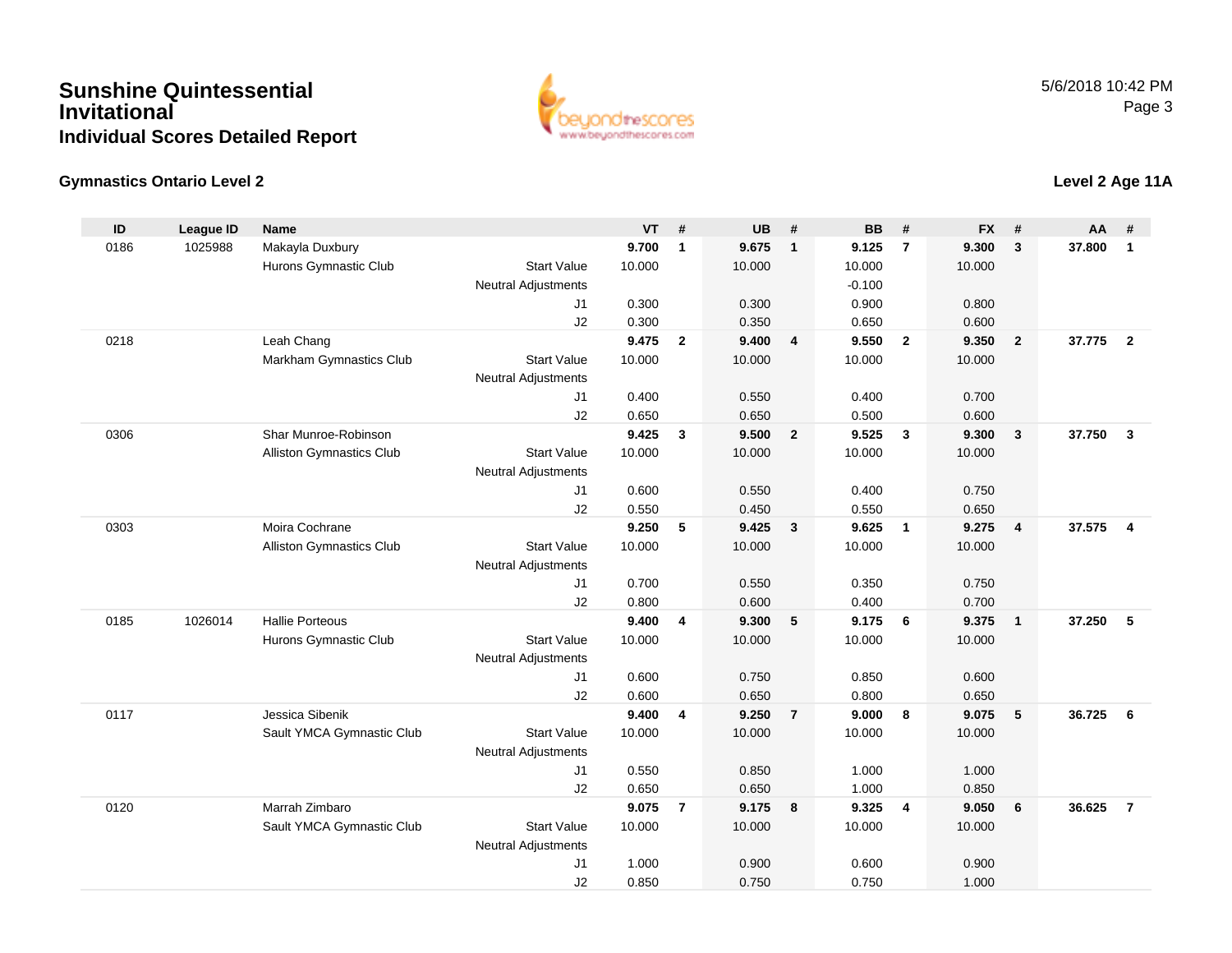# **Sunshine QuintessentialInvitational**



#### 5/6/2018 10:42 PMPage 4

| 1022468 | Milena Kulik              |                                   | 9.050  | - 8 | 9.250                   | 9.325  | -4    | 9.000  | 36.625 |    |
|---------|---------------------------|-----------------------------------|--------|-----|-------------------------|--------|-------|--------|--------|----|
|         | Jungle Gym Gymnastics     | <b>Start Value</b>                | 10.000 |     | 10.000                  | 10.000 |       | 10.000 |        |    |
|         |                           | <b>Neutral Adjustments</b>        |        |     |                         |        |       |        |        |    |
|         |                           | J1                                | 0.900  |     | 0.800                   | 0.700  |       | 0.900  |        |    |
|         |                           | J2                                | 1.000  |     | 0.700                   | 0.650  |       | 1.100  |        |    |
|         | Sophie Coletti            |                                   | 9.200  | - 6 |                         |        | -5    | 8.400  | 36.175 | -8 |
|         | Sault YMCA Gymnastic Club | <b>Start Value</b>                | 10.000 |     | 10.000                  | 10.000 |       | 10.000 |        |    |
|         |                           | <b>Neutral Adjustments</b>        |        |     |                         |        |       |        |        |    |
|         |                           | J1                                | 0.800  |     | 0.800                   | 0.800  |       | 1.500  |        |    |
|         |                           | J2                                | 0.800  |     | 0.650                   | 0.600  |       | 1.700  |        |    |
|         |                           | Individual Scores Detailed Report |        |     | www.beyondthescores.com | 9.2756 | 9.300 |        | - 8    |    |

#### **Gymnastics Ontario Level 2**

| ID   | League ID | <b>Name</b>                     |                            | <b>VT</b> | #              | <b>UB</b> | #                       | <b>BB</b> | #                       | <b>FX</b> | #              | <b>AA</b> | #              |
|------|-----------|---------------------------------|----------------------------|-----------|----------------|-----------|-------------------------|-----------|-------------------------|-----------|----------------|-----------|----------------|
| 0305 |           | <b>Emily Cubitt</b>             |                            | 9.525     | $\mathbf 1$    | 9.600     | $\overline{1}$          | 9.550     | $\mathbf{1}$            | 9.400     | $\mathbf{1}$   | 38.075    | 1              |
|      |           | <b>Alliston Gymnastics Club</b> | <b>Start Value</b>         | 10.000    |                | 10.000    |                         | 10.000    |                         | 10.000    |                |           |                |
|      |           |                                 | <b>Neutral Adjustments</b> |           |                |           |                         |           |                         |           |                |           |                |
|      |           |                                 | J <sub>1</sub>             | 0.550     |                | 0.400     |                         | 0.400     |                         | 0.500     |                |           |                |
|      |           |                                 | J2                         | 0.400     |                | 0.400     |                         | 0.500     |                         | 0.700     |                |           |                |
| 0308 |           | Vitalia Ursu                    |                            | 9.200     | $\mathbf{3}$   | 9.000     | $\overline{\mathbf{3}}$ | 9.350     | $\overline{\mathbf{2}}$ | 9.275     | $\overline{2}$ | 36.825    | $\overline{2}$ |
|      |           | Alliston Gymnastics Club        | <b>Start Value</b>         | 10.000    |                | 10.000    |                         | 10.000    |                         | 10.000    |                |           |                |
|      |           |                                 | <b>Neutral Adjustments</b> |           |                |           |                         |           |                         |           |                |           |                |
|      |           |                                 | J1                         | 0.700     |                | 0.900     |                         | 0.600     |                         | 0.700     |                |           |                |
|      |           |                                 | J2                         | 0.900     |                | 1.100     |                         | 0.700     |                         | 0.750     |                |           |                |
| 0118 |           | Kayla McMillan                  |                            | 9.150     | 4              | 9.150     | $\overline{\mathbf{2}}$ | 9.075     | 5                       | 9.000     | 3              | 36.375    | $\mathbf{3}$   |
|      |           | Sault YMCA Gymnastic Club       | <b>Start Value</b>         | 10.000    |                | 10.000    |                         | 10.000    |                         | 10.000    |                |           |                |
|      |           |                                 | <b>Neutral Adjustments</b> |           |                |           |                         |           |                         |           |                |           |                |
|      |           |                                 | J <sub>1</sub>             | 0.800     |                | 0.900     |                         | 0.850     |                         | 1.050     |                |           |                |
|      |           |                                 | J2                         | 0.900     |                | 0.800     |                         | 1.000     |                         | 0.950     |                |           |                |
| 0119 |           | Ella Shier                      |                            | 9.350     | $\overline{2}$ | 8.900     | $\overline{4}$          | 9.200     | $\overline{4}$          | 8.800     | 5              | 36.250    | $\overline{4}$ |
|      |           | Sault YMCA Gymnastic Club       | <b>Start Value</b>         | 10.000    |                | 10.000    |                         | 10.000    |                         | 10.000    |                |           |                |
|      |           |                                 | <b>Neutral Adjustments</b> |           |                |           |                         |           |                         |           |                |           |                |
|      |           |                                 | J <sub>1</sub>             | 0.700     |                | 1.200     |                         | 0.900     |                         | 1.250     |                |           |                |
|      |           |                                 | J2                         | 0.600     |                | 1.000     |                         | 0.700     |                         | 1.150     |                |           |                |
| 0067 |           | Katelyn McBey                   |                            | 8.950     | 5              | 8.450     | $\overline{7}$          | 9.275     | $\mathbf{3}$            | 9.275     | $\overline{2}$ | 35.950    | 5              |
|      |           | Mariposa                        | <b>Start Value</b>         | 10.000    |                | 10.000    |                         | 10.000    |                         | 10.000    |                |           |                |
|      |           |                                 | <b>Neutral Adjustments</b> |           |                |           |                         | $-0.100$  |                         |           |                |           |                |
|      |           |                                 | J <sub>1</sub>             | 1.000     |                | 1.600     |                         | 0.600     |                         | 0.800     |                |           |                |
|      |           |                                 | J <sub>2</sub>             | 1.100     |                | 1.500     |                         | 0.650     |                         | 0.650     |                |           |                |

**Level 2 Age 12**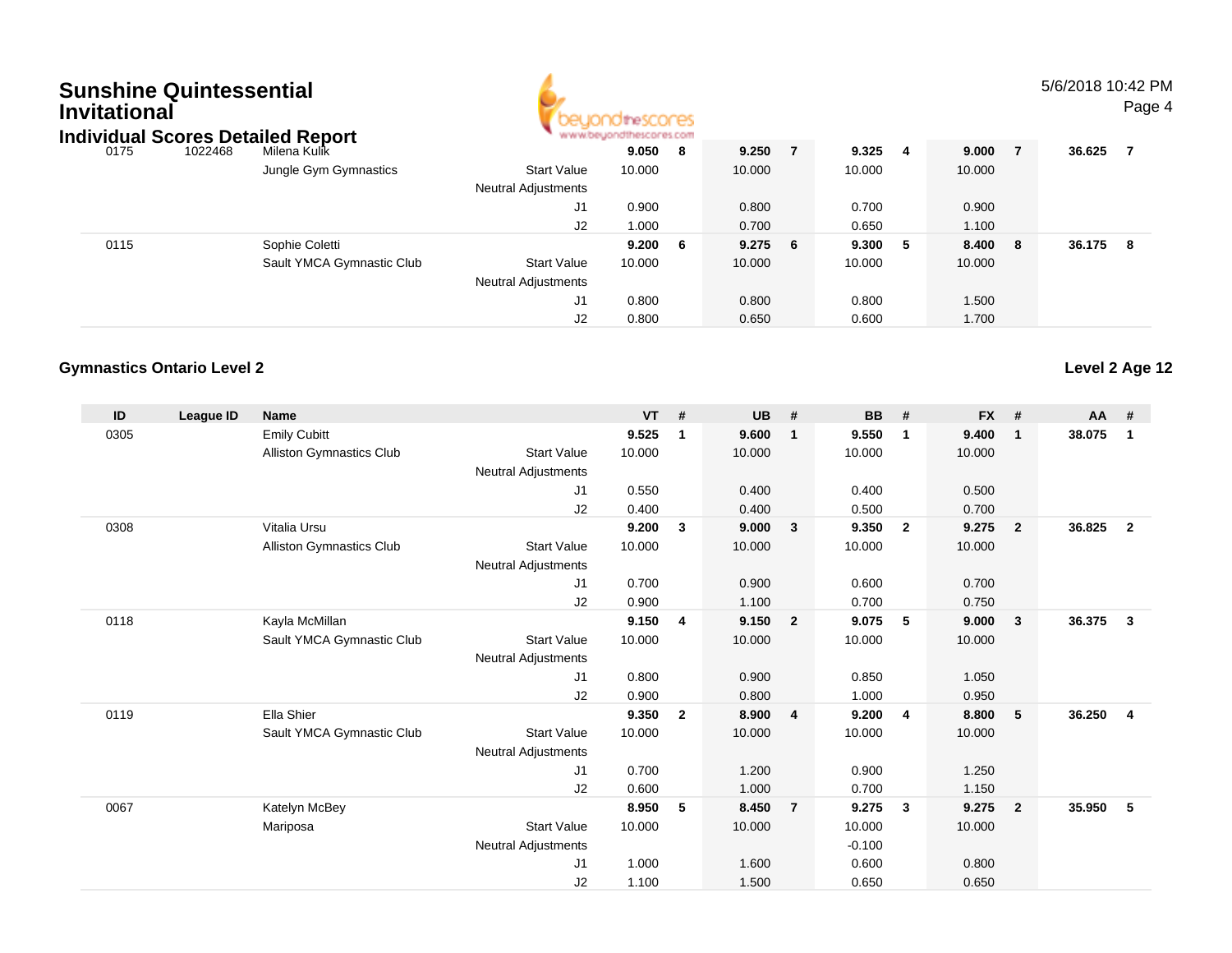| <b>Sunshine Quintessential</b><br>Invitational |         | <b>Individual Scores Detailed Report</b> |                            |        |     |        |     |          |     |         | 5/6/2018 10:42 PM | Page 5 |
|------------------------------------------------|---------|------------------------------------------|----------------------------|--------|-----|--------|-----|----------|-----|---------|-------------------|--------|
| 0125                                           |         | Sonam Scharf                             |                            | 8.950  | - 5 | 8.750  | -5  | 9.000    | - 6 | 8.700 6 | 35.400 6          |        |
|                                                |         | <b>Gymnastic Giants</b>                  | <b>Start Value</b>         | 10.000 |     | 10.000 |     | 10.000   |     | 10.000  |                   |        |
|                                                |         |                                          | <b>Neutral Adjustments</b> |        |     |        |     | $-0.100$ |     |         |                   |        |
|                                                |         |                                          | J <sub>1</sub>             | 1.000  |     | 1.250  |     | 1.000    |     | 1.300   |                   |        |
|                                                |         |                                          | J2                         | 1.100  |     | 1.250  |     | 0.800    |     | 1.300   |                   |        |
| 0168                                           | 1022472 | Katelyn Colasimone                       |                            | 8.625  | - 6 | 8.600  | - 6 | 8.975    |     | 8.875 4 | 35.075            | - 7    |
|                                                |         | Jungle Gym Gymnastics                    | <b>Start Value</b>         | 10.000 |     | 10.000 |     | 10.000   |     | 10.000  |                   |        |
|                                                |         |                                          | <b>Neutral Adjustments</b> |        |     |        |     | $-0.100$ |     |         |                   |        |
|                                                |         |                                          | J <sub>1</sub>             | 1.300  |     | 1.300  |     | 1.000    |     | 1.150   |                   |        |
|                                                |         |                                          | J2                         | 1.450  |     | 1.500  |     | 0.850    |     | 1.100   |                   |        |

**Level 2 Age 11 B**

#### **Gymnastics Ontario Level 2**

| ID   | <b>League ID</b> | <b>Name</b>                     |                            | <b>VT</b> | #              | <b>UB</b> | #                       | <b>BB</b> | #                       | <b>FX</b> | #              | $AA$ # |                |
|------|------------------|---------------------------------|----------------------------|-----------|----------------|-----------|-------------------------|-----------|-------------------------|-----------|----------------|--------|----------------|
| 0033 |                  | Kirandeep Kang                  |                            | 8.700     | 6              | 9.200     | $\mathbf{1}$            | 9.125     | $\mathbf{2}$            | 9.050     | $\mathbf{1}$   | 36.075 | $\mathbf 1$    |
|      |                  | <b>Gymnastic Giants</b>         | <b>Start Value</b>         | 10.000    |                | 10.000    |                         | 10.000    |                         | 10.000    |                |        |                |
|      |                  |                                 | <b>Neutral Adjustments</b> |           |                |           |                         |           |                         |           |                |        |                |
|      |                  |                                 | J1                         | 1.400     |                | 0.800     |                         | 0.750     |                         | 1.100     |                |        |                |
|      |                  |                                 | J2                         | 1.200     |                | 0.800     |                         | 1.000     |                         | 0.800     |                |        |                |
| 0010 |                  | Eira Hutchinson                 |                            | 9.000     | $\overline{2}$ | 9.075     | $\overline{4}$          | 8.850     | $\overline{4}$          | 8.650     | 6              | 35.575 | $\overline{2}$ |
|      |                  | Georgian Bay Phoenix Gymnastics | <b>Start Value</b>         | 10.000    |                | 10.000    |                         | 10.000    |                         | 10.000    |                |        |                |
|      |                  |                                 | <b>Neutral Adjustments</b> |           |                |           |                         | $-0.100$  |                         |           |                |        |                |
|      |                  |                                 | J1                         | 0.900     |                | 0.900     |                         | 1.200     |                         | 1.250     |                |        |                |
|      |                  |                                 | J2                         | 1.100     |                | 0.950     |                         | 0.900     |                         | 1.450     |                |        |                |
| 0206 |                  | Alaina Rogers                   |                            | 8.875     | 4              | 9.175     | $\overline{\mathbf{2}}$ | 8.550     | $\overline{7}$          | 8.850     | $\overline{2}$ | 35.450 | $\mathbf{3}$   |
|      |                  | <b>Bancroft Gems</b>            | <b>Start Value</b>         | 10.000    |                | 10.000    |                         | 10.000    |                         | 10.000    |                |        |                |
|      |                  |                                 | <b>Neutral Adjustments</b> |           |                |           |                         | $-0.100$  |                         |           |                |        |                |
|      |                  |                                 | J1                         | 1.050     |                | 0.800     |                         | 1.400     |                         | 1.100     |                |        |                |
|      |                  |                                 | J2                         | 1.200     |                | 0.850     |                         | 1.300     |                         | 1.200     |                |        |                |
| 0207 |                  | Kileigh Sutherland              |                            | 8.625     | $\overline{7}$ | 9.150     | $\mathbf{3}$            | 9.150     | $\overline{1}$          | 8.250     | $\overline{7}$ | 35.175 | $\overline{4}$ |
|      |                  | <b>Bancroft Gems</b>            | <b>Start Value</b>         | 10.000    |                | 10.000    |                         | 10.000    |                         | 10.000    |                |        |                |
|      |                  |                                 | <b>Neutral Adjustments</b> |           |                |           |                         | $-0.100$  |                         |           |                |        |                |
|      |                  |                                 | J1                         | 1.250     |                | 0.950     |                         | 0.650     |                         | 1.800     |                |        |                |
|      |                  |                                 | J2                         | 1.500     |                | 0.750     |                         | 0.850     |                         | 1.700     |                |        |                |
| 0225 |                  | Shaelin Baldsing                |                            | 8.900     | 3              | 8.100     | 5                       | 9.025     | $\overline{\mathbf{3}}$ | 8.750     | 5              | 34.775 | 5              |
|      |                  | Markham Gymnastics Club         | <b>Start Value</b>         | 10.000    |                | 10.000    |                         | 10.000    |                         | 10.000    |                |        |                |
|      |                  |                                 | <b>Neutral Adjustments</b> |           |                |           |                         | $-0.100$  |                         |           |                |        |                |
|      |                  |                                 | J1                         | 1.000     |                | 2.000     |                         | 0.900     |                         | 1.300     |                |        |                |
|      |                  |                                 | J2                         | 1.200     |                | 1.800     |                         | 0.850     |                         | 1.200     |                |        |                |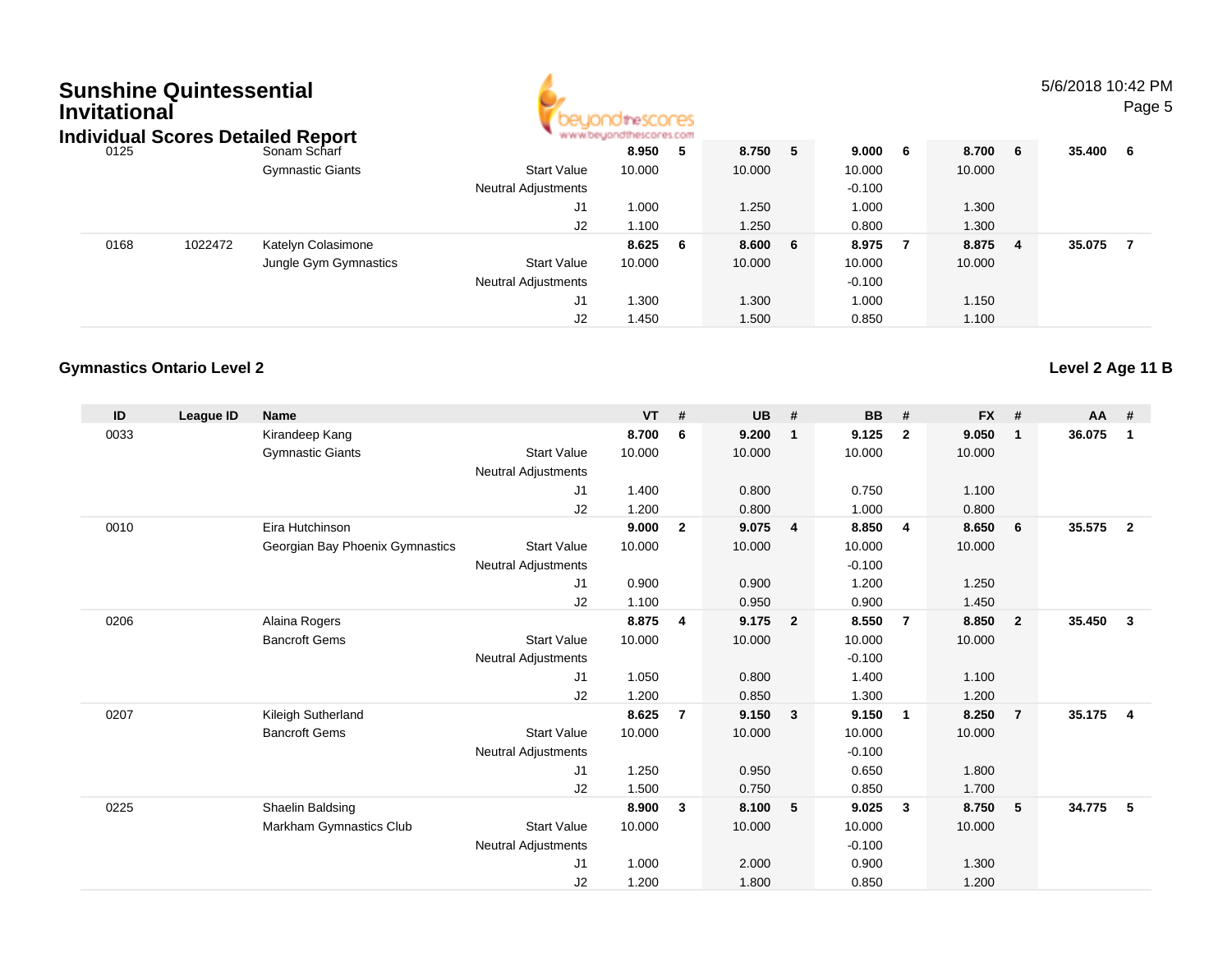| <b>Sunshine Quintessential</b><br><b>Invitational</b> | <b>Individual Scores Detailed Report</b> |                                                  | beyondthescores<br>www.beyondthescores.com |                         |          |   |                    |    |        |                         | 5/6/2018 10:42 PM | Page 6         |
|-------------------------------------------------------|------------------------------------------|--------------------------------------------------|--------------------------------------------|-------------------------|----------|---|--------------------|----|--------|-------------------------|-------------------|----------------|
| 0069                                                  | Danielle Boken                           |                                                  | 9.100                                      | - 1                     | 8.025    | 6 | 8.700              | 6  | 8.775  | $\overline{\mathbf{4}}$ | 34.600 6          |                |
|                                                       | Mariposa                                 | <b>Start Value</b><br><b>Neutral Adjustments</b> | 10.000                                     |                         | 10.000   |   | 10.000<br>$-0.100$ |    | 10.000 |                         |                   |                |
|                                                       |                                          | J1                                               | 0.900                                      |                         | 1.950    |   | 1.300              |    | 1.250  |                         |                   |                |
|                                                       |                                          | J2                                               | 0.900                                      |                         | 2.000    |   | 1.100              |    | 1.200  |                         |                   |                |
| 0114                                                  | Olivia Brown                             |                                                  | 8.300                                      | $\overline{\mathbf{8}}$ | 8.000    | 7 | 8.775              | -5 | 8.650  | 6                       | 33.725            | $\overline{7}$ |
|                                                       | Sault YMCA Gymnastic Club                | <b>Start Value</b>                               | 10.000                                     |                         | 10.000   |   | 10.000             |    | 10.000 |                         |                   |                |
|                                                       |                                          | <b>Neutral Adjustments</b>                       |                                            |                         |          |   |                    |    |        |                         |                   |                |
|                                                       |                                          | J <sub>1</sub>                                   | 1.700                                      |                         | 2.000    |   | 1.250              |    | 1.400  |                         |                   |                |
|                                                       |                                          | J2                                               | 1.700                                      |                         | 2.000    |   | 1.200              |    | 1.300  |                         |                   |                |
| 0066                                                  | Julia Scavuzzo                           |                                                  | 8.750                                      | 5                       | 7.350    | 8 | 8.225              | 8  | 8.800  | 3                       | 33.125            | - 8            |
|                                                       | Mariposa                                 | <b>Start Value</b>                               | 10.000                                     |                         | 10.000   |   | 10.000             |    | 10.000 |                         |                   |                |
|                                                       |                                          | <b>Neutral Adjustments</b>                       |                                            |                         | $-0.200$ |   | $-0.100$           |    |        |                         |                   |                |
|                                                       |                                          | J1                                               | 1.200                                      |                         | 2.300    |   | 1.700              |    | 1.200  |                         |                   |                |
|                                                       |                                          | J2                                               | 1.300                                      |                         | 2.600    |   | 1.650              |    | 1.200  |                         |                   |                |

A

#### **Gymnastics Ontario Level 2**

**ID**

0224

0016

0017

0270

 **League ID Name VT # UB # BB # FX # AA #** Melissa Lee **9.650 <sup>1</sup> 9.400 <sup>1</sup> 9.100 <sup>4</sup> 9.575 <sup>1</sup> 37.725 <sup>1</sup>** Markham Gymnastics Clubb 3tart Value 10.000 10.000 10.000 10.000 10.000 Neutral Adjustments J1 0.300 0.700 0.850 0.450 J2 0.400 0.500 0.950 0.400 Avery Lorentz **9.275 <sup>4</sup> 9.250 <sup>2</sup> 9.275 <sup>2</sup> 9.350 <sup>2</sup> 37.150 <sup>2</sup>** Georgian Bay Phoenix Gymnastics Start Valuee 10.000 10.000 10.000 10.000 Neutral Adjustments J1 0.750 0.800 0.750 0.600 J2 0.700 0.700 0.700 0.700 Claire Martin **9.400 <sup>2</sup> 9.200 <sup>3</sup> 9.125 <sup>3</sup> 9.100 <sup>4</sup> 36.825 <sup>3</sup>** Georgian Bay Phoenix Gymnastics Start Valuee 10.000 10.000 10.000 10.000 Neutral Adjustments J1 0.600 0.900 1.000 0.950 J2 0.600 0.700 0.750 0.850 Katie Dall **9.325 <sup>3</sup> 8.875 <sup>4</sup> 9.125 <sup>3</sup> 9.150 <sup>3</sup> 36.475 <sup>4</sup>** Richmond Hill Gymnastics Clubb Start Value 10.000 10.000 10.000 10.000 10.000 Neutral Adjustments

0.700 1.250 0.950 1.000

0.650 1.000 0.800 0.700

J1

J2

**Level 2 Age 9B**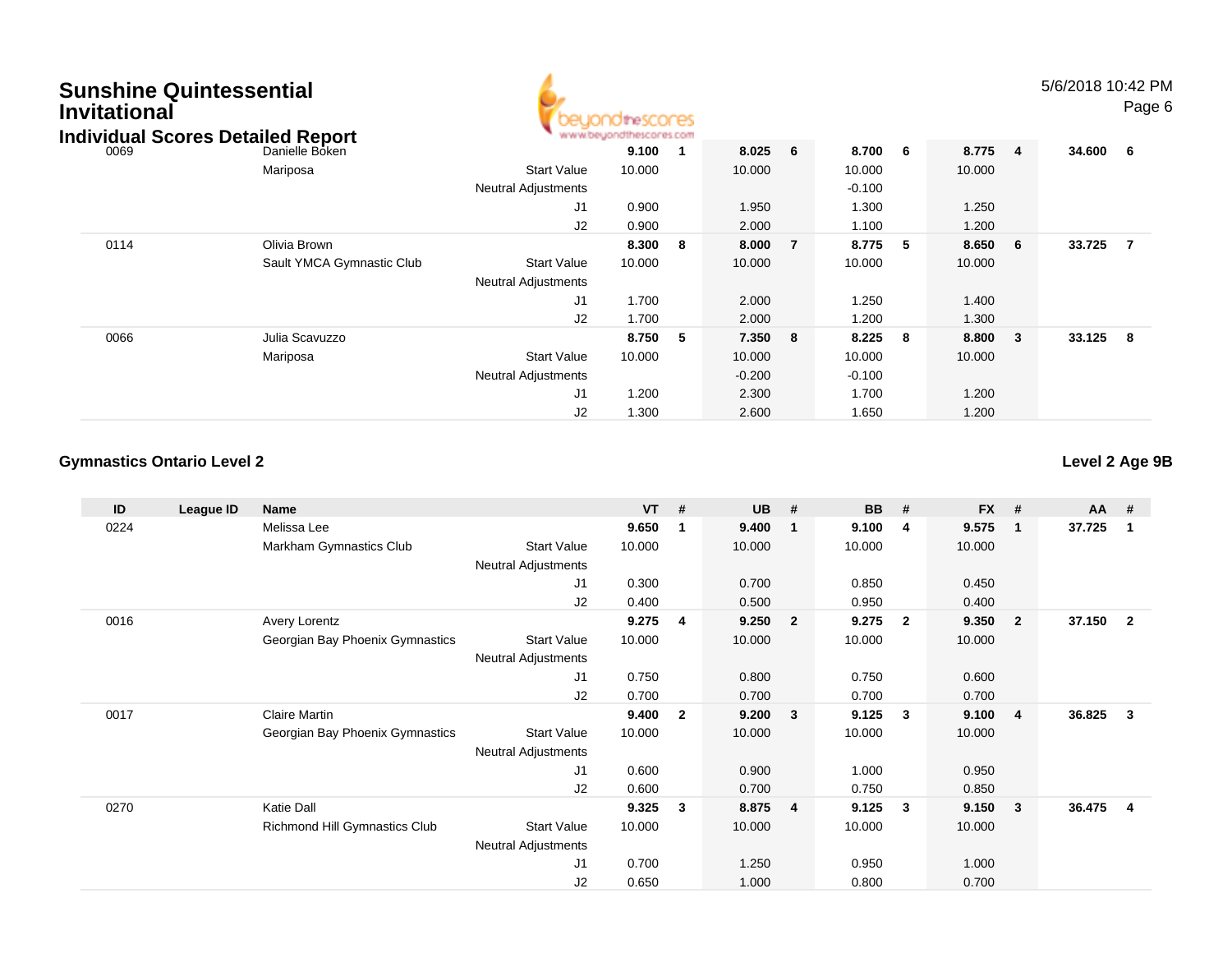# **Sunshine QuintessentialInvitational**



5/6/2018 10:42 PM

Page 7

|      |         | Individual Scores Detailed Report |                            | www.beyondthescores.com |             |        |                |           |   |         |                |        |                |
|------|---------|-----------------------------------|----------------------------|-------------------------|-------------|--------|----------------|-----------|---|---------|----------------|--------|----------------|
| 0301 |         | Aaliyah Humenyk                   |                            | 8.800                   | $6^{\circ}$ | 8.550  | 5              | 9.525     |   | 9.050 5 |                | 35.925 | - 5            |
|      |         | <b>Alliston Gymnastics Club</b>   | <b>Start Value</b>         | 10.000                  |             | 10.000 |                | 10.000    |   | 10.000  |                |        |                |
|      |         |                                   | <b>Neutral Adjustments</b> |                         |             |        |                |           |   |         |                |        |                |
|      |         |                                   | J1                         | 1.200                   |             | 1.400  |                | 0.450     |   | 0.900   |                |        |                |
|      |         |                                   | J2                         | 1.200                   |             | 1.500  |                | 0.500     |   | 1.000   |                |        |                |
| 0238 |         | Alayne Williams                   |                            | 8.850                   | - 5         | 8.400  | 6              | $8.625$ 6 |   | 8.600   | $\overline{7}$ | 34.475 | - 6            |
|      |         | Markham Gymnastics Club           | <b>Start Value</b>         | 10.000                  |             | 10.000 |                | 10.000    |   | 10.000  |                |        |                |
|      |         |                                   | <b>Neutral Adjustments</b> |                         |             |        |                |           |   |         |                |        |                |
|      |         |                                   | J1                         | 1.100                   |             | 1.700  |                | 1.500     |   | 1.500   |                |        |                |
|      |         |                                   | J2                         | 1.200                   |             | 1.500  |                | 1.250     |   | 1.300   |                |        |                |
| 0194 | 1026018 | Rowan Hummell                     |                            | 8.650                   | - 7         | 7.700  | $\overline{7}$ | 9.025     | 5 | 8.800   | - 6            | 34.175 | $\overline{7}$ |
|      |         | Hurons Gymnastic Club             | Start Value                | 10.000                  |             | 10.000 |                | 10.000    |   | 10.000  |                |        |                |
|      |         |                                   | <b>Neutral Adjustments</b> |                         |             |        |                | $-0.100$  |   |         |                |        |                |
|      |         |                                   | J <sub>1</sub>             | 1.400                   |             | 2.400  |                | 0.950     |   | 1.300   |                |        |                |
|      |         |                                   | J2                         | 1.300                   |             | 2.200  |                | 0.800     |   | 1.100   |                |        |                |

#### **Gymnastics Ontario Level 2**

**Level 2 Age 10B**

| ID   | League ID | <b>Name</b>                     |                            | <b>VT</b> | # | <b>UB</b> | #              | <b>BB</b> | #            | <b>FX</b> | #                       | AA     | #              |
|------|-----------|---------------------------------|----------------------------|-----------|---|-----------|----------------|-----------|--------------|-----------|-------------------------|--------|----------------|
| 0009 |           | Sophie Carrick                  |                            | 9.300     | 4 | 9.375     | $\overline{2}$ | 9.475     | -1           | 9.125     | $_{3}$                  | 37.275 | $\overline{1}$ |
|      |           | Georgian Bay Phoenix Gymnastics | <b>Start Value</b>         | 10.000    |   | 10.000    |                | 10.000    |              | 10.000    |                         |        |                |
|      |           |                                 | Neutral Adjustments        |           |   |           |                |           |              |           |                         |        |                |
|      |           |                                 | J1                         | 0.700     |   | 0.650     |                | 0.550     |              | 0.900     |                         |        |                |
|      |           |                                 | J2                         | 0.700     |   | 0.600     |                | 0.500     |              | 0.850     |                         |        |                |
| 0011 |           | Emma Pausner                    |                            | 9.325     | 3 | 9.450     | 1              | 9.250     | $\mathbf{2}$ | 9.175     | $\overline{\mathbf{2}}$ | 37.200 | $\overline{2}$ |
|      |           | Georgian Bay Phoenix Gymnastics | <b>Start Value</b>         | 10.000    |   | 10.000    |                | 10.000    |              | 10.000    |                         |        |                |
|      |           |                                 | <b>Neutral Adjustments</b> |           |   |           |                |           |              |           |                         |        |                |
|      |           |                                 | J1                         | 0.650     |   | 0.600     |                | 0.700     |              | 0.750     |                         |        |                |
|      |           |                                 | J2                         | 0.700     |   | 0.500     |                | 0.800     |              | 0.900     |                         |        |                |
| 0064 |           | Olivia Speare                   |                            | 9.450     | 1 | 8.275     | $\overline{4}$ | 9.150     | $\mathbf{3}$ | 9.050     | $\overline{4}$          | 35.925 | - 3            |
|      |           | Mariposa                        | <b>Start Value</b>         | 10.000    |   | 10.000    |                | 10.000    |              | 10.000    |                         |        |                |
|      |           |                                 | <b>Neutral Adjustments</b> |           |   |           |                |           |              |           |                         |        |                |
|      |           |                                 | J1                         | 0.450     |   | 1.700     |                | 0.800     |              | 0.950     |                         |        |                |
|      |           |                                 | J2                         | 0.650     |   | 1.750     |                | 0.900     |              | 0.950     |                         |        |                |
| 0167 | 1022464   | Klazina Boychuk                 |                            | 9.200     | 5 | 8.300     | $\mathbf{3}$   | 9.025     | 4            | 9.200     | -1                      | 35.725 | -4             |
|      |           | Jungle Gym Gymnastics           | <b>Start Value</b>         | 10.000    |   | 10.000    |                | 10.000    |              | 10.000    |                         |        |                |
|      |           |                                 | Neutral Adjustments        |           |   |           |                |           |              |           |                         |        |                |
|      |           |                                 | J1                         | 0.700     |   | 1.800     |                | 1.150     |              | 0.900     |                         |        |                |
|      |           |                                 | J <sub>2</sub>             | 0.900     |   | 1.600     |                | 0.800     |              | 0.700     |                         |        |                |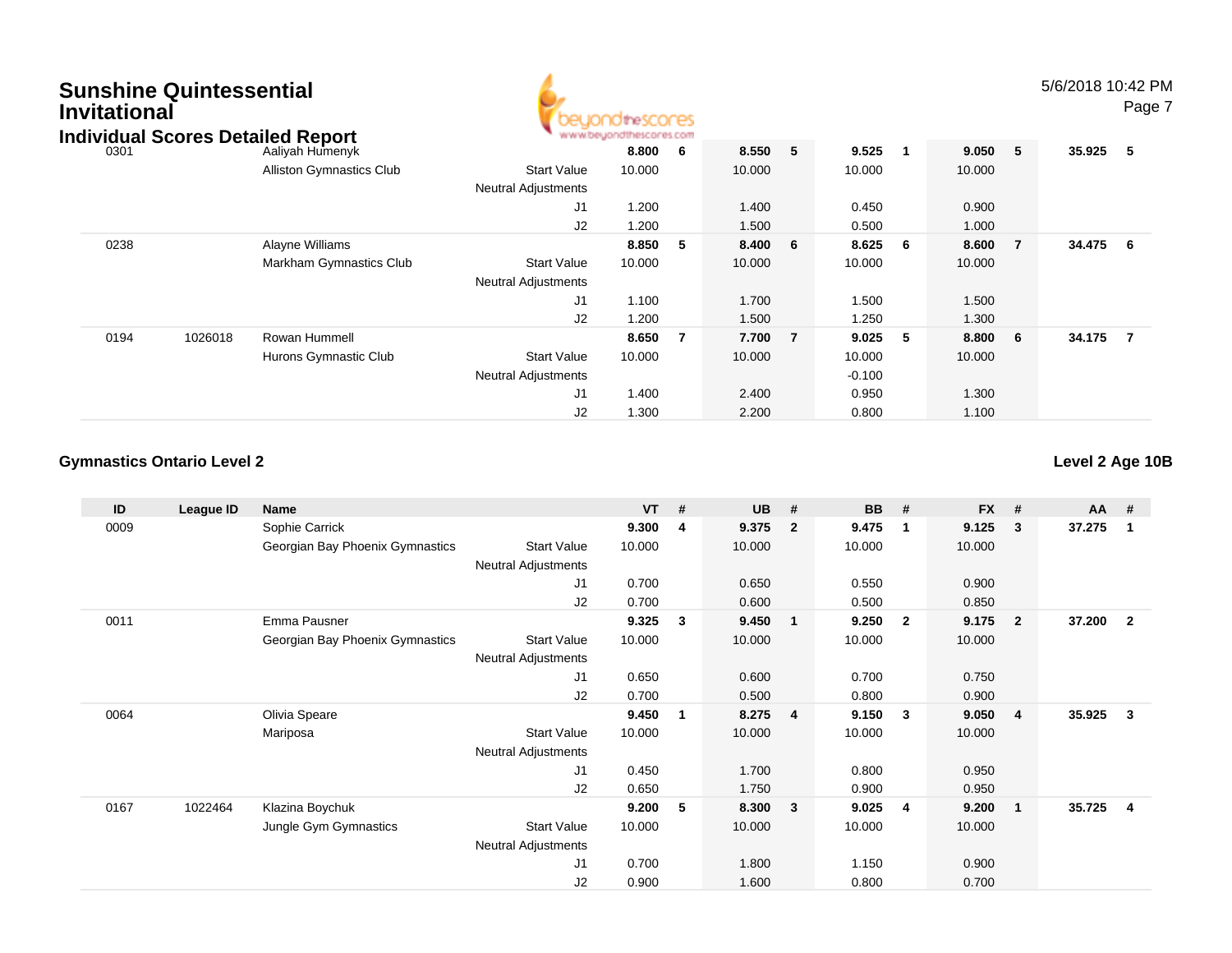# **Sunshine QuintessentialInvitational**



5/6/2018 10:42 PMPage 8

| <b>Individual Scores Detailed Report</b> |                                 |                            | www.beyondthescores.com |                         |        |    |        |     |        |     |        |     |
|------------------------------------------|---------------------------------|----------------------------|-------------------------|-------------------------|--------|----|--------|-----|--------|-----|--------|-----|
| 0007                                     | Samantha Brough                 |                            | 9.400                   | $\overline{\mathbf{2}}$ | 8.300  | 3  | 8.925  | 5   | 8.800  | - 6 | 35.425 | -5  |
|                                          | Georgian Bay Phoenix Gymnastics | <b>Start Value</b>         | 10.000                  |                         | 10.000 |    | 10.000 |     | 10.000 |     |        |     |
|                                          |                                 | <b>Neutral Adjustments</b> |                         |                         |        |    |        |     |        |     |        |     |
|                                          |                                 | J1                         | 0.600                   |                         | 1.800  |    | 1.200  |     | 1.300  |     |        |     |
|                                          |                                 | J2                         | 0.600                   |                         | 1.600  |    | 0.950  |     | 1.100  |     |        |     |
| 0013                                     | Ryann Seaman                    |                            | 9.000                   | - 6                     | 8.000  | -5 | 8.750  | - 6 | 8.950  | - 5 | 34.700 | - 6 |
|                                          | Georgian Bay Phoenix Gymnastics | <b>Start Value</b>         | 10.000                  |                         | 10.000 |    | 10.000 |     | 10.000 |     |        |     |
|                                          |                                 | <b>Neutral Adjustments</b> |                         |                         |        |    |        |     |        |     |        |     |
|                                          |                                 | J1                         | 1.000                   |                         | 2.100  |    | 1.100  |     | 1.100  |     |        |     |
|                                          |                                 | J2                         | 1.000                   |                         | 1.900  |    | 1.400  |     | 1.000  |     |        |     |

#### **Gymnastics Ontario Level 2**

| ID   | League ID | <b>Name</b>              |                            | <b>VT</b> | #            | <b>UB</b> | #                       | <b>BB</b> | #                       | <b>FX</b> | #              | <b>AA</b> | #              |
|------|-----------|--------------------------|----------------------------|-----------|--------------|-----------|-------------------------|-----------|-------------------------|-----------|----------------|-----------|----------------|
| 0309 |           | Jamie Bradley            |                            | 9.850     | $\mathbf{1}$ | 9.675     | $\overline{\mathbf{1}}$ | 9.600     | $\mathbf{1}$            | 9.400     | $\mathbf{1}$   | 38.525    | 1              |
|      |           | Alliston Gymnastics Club | <b>Start Value</b>         | 10.000    |              | 10.000    |                         | 10.000    |                         | 10.000    |                |           |                |
|      |           |                          | Neutral Adjustments        |           |              |           |                         |           |                         |           |                |           |                |
|      |           |                          | J <sub>1</sub>             | 0.150     |              | 0.300     |                         | 0.350     |                         | 0.500     |                |           |                |
|      |           |                          | J2                         | 0.150     |              | 0.350     |                         | 0.450     |                         | 0.700     |                |           |                |
| 0202 |           | Paige Sunstrum           |                            | 9.200     | 3            | 9.050     | $\overline{\mathbf{2}}$ | 9.175     | $\overline{2}$          | 9.000     | $\overline{2}$ | 36.425    | $\overline{2}$ |
|      |           | <b>Bancroft Gems</b>     | <b>Start Value</b>         | 10.000    |              | 10.000    |                         | 10.000    |                         | 10.000    |                |           |                |
|      |           |                          | <b>Neutral Adjustments</b> |           |              |           |                         |           |                         |           |                |           |                |
|      |           |                          | J <sub>1</sub>             | 0.800     |              | 0.900     |                         | 0.900     |                         | 1.100     |                |           |                |
|      |           |                          | J2                         | 0.800     |              | 1.000     |                         | 0.750     |                         | 0.900     |                |           |                |
| 0032 |           | Mahi Joshi               |                            | 8.800     | 6            | 8.975     | $\overline{\mathbf{3}}$ | 9.175     | $\overline{\mathbf{2}}$ | 8.825     | $\mathbf{3}$   | 35.775    | $\mathbf{3}$   |
|      |           | <b>Gymnastic Giants</b>  | <b>Start Value</b>         | 10.000    |              | 10.000    |                         | 10.000    |                         | 10.000    |                |           |                |
|      |           |                          | <b>Neutral Adjustments</b> |           |              |           |                         | $-0.100$  |                         |           |                |           |                |
|      |           |                          | J1                         | 1.100     |              | 1.100     |                         | 0.650     |                         | 1.200     |                |           |                |
|      |           |                          | J2                         | 1.300     |              | 0.950     |                         | 0.800     |                         | 1.150     |                |           |                |
| 0034 |           | Sofia DeFilipps          |                            | 8.925     | 5            | 8.425     | $\overline{4}$          | 9.025     | $\overline{4}$          | 8.550     | 5              | 34.925    | $\overline{4}$ |
|      |           | <b>Gymnastic Giants</b>  | <b>Start Value</b>         | 10.000    |              | 10.000    |                         | 10.000    |                         | 10.000    |                |           |                |
|      |           |                          | <b>Neutral Adjustments</b> |           |              |           |                         | $-0.100$  |                         |           |                |           |                |
|      |           |                          | J <sub>1</sub>             | 0.950     |              | 1.700     |                         | 0.950     |                         | 1.300     |                |           |                |
|      |           |                          | J2                         | 1.200     |              | 1.450     |                         | 0.800     |                         | 1.600     |                |           |                |
| 0029 |           | Leonela Mejia            |                            | 9.250     | $\mathbf{2}$ | 8.100     | $\overline{7}$          | 8.800     | 5                       | 8.550     | 5              | 34.700    | 5              |
|      |           | <b>Gymnastic Giants</b>  | <b>Start Value</b>         | 10.000    |              | 10.000    |                         | 10.000    |                         | 10.000    |                |           |                |
|      |           |                          | <b>Neutral Adjustments</b> |           |              |           |                         | $-0.100$  |                         |           |                |           |                |
|      |           |                          | J <sub>1</sub>             | 0.650     |              | 2.000     |                         | 1.050     |                         | 1.500     |                |           |                |
|      |           |                          | J <sub>2</sub>             | 0.850     |              | 1.800     |                         | 1.150     |                         | 1.400     |                |           |                |

**Level 2 Age 13+**